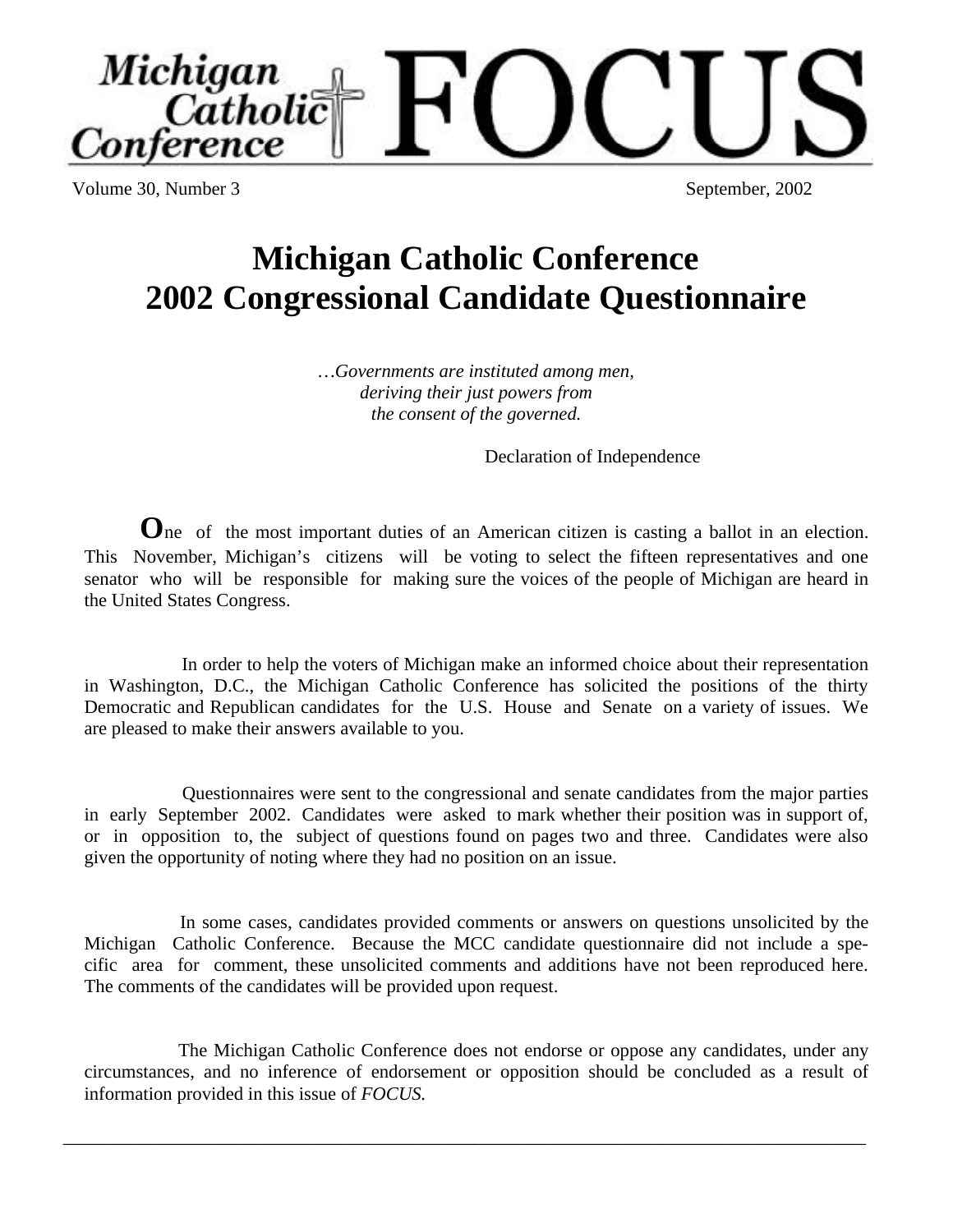## **Questions Presented to Congressional Candidates**

**\_\_\_\_\_\_\_\_\_\_\_\_\_\_\_\_\_\_\_\_\_\_\_\_\_\_\_\_\_\_\_\_\_\_\_\_\_\_\_\_\_\_\_\_\_\_\_\_\_\_\_\_\_\_\_**

#### *Abortion*

- **1. Medicaid funding**. Will you support or oppose maintaining the current restriction on federal Medicaid funding for abortions specified in the Hyde Amendment (namely, abortions performed to protect a mother's life and to end pregnancies caused by rape or incest), rather than expanding federal funding to abortions performed for other reasons?
- **2. Partial-birth abortion.** Will you support or oppose a ban on the "dilation and extraction" abortion procedure (sometimes referred to as "partial-birth abortion") in all cases except when the procedure is deemed medically necessary to save the life of the mother?

#### *Cloning*

**3** Will you support or oppose legislation to ban the cloning of human beings to produce human embryos for research purposes?

#### *Death Penalty*

**4**. Will you support or oppose the "Innocence Protection Act", designed to reduce the risk of executing innocent persons by providing access to DNA evidence and competent counsel in capital cases?

#### *Education*

- **5. Tax credits.** Will you support or oppose legislation to provide tax credits to the parents of nonpublic *and* public school students to offset such education-related costs as tutoring and school supplies?
- **6. Scholarships.** Will you support or oppose legislation to create demonstration programs that enable low-income parents to pay for the costs of their children's education in nonpublic schools?
- **7. Special education.** This question relates to the Individuals with Disabilities education Act (IDEA). Will you support or oppose

legislation to enable the parents of nonpublic school children to obtain special-education services through providers of their choice?

#### *Environment*

Will you support or oppose an amendment to the Federal Water Pollution Control Act that:

- **8.** (a) requires applicants for pollutant-discharge permits to submit to the EPA, with a permit application, a pollution-prevention plan detailing how the applicant will reduce its pollutant discharge?
- **9.** (b) requires states to post clearly visible notices near polluted waters (that is, do not meet applicable water-quality standards, or are subject to restrictions on fish or shellfish consumption)?
- **10.** (c) requires, whenever a penalty is assessed for violation of the Act, that the EPA recover no less than the amount of any economic benefit resulting from delayed compliance?

#### *Foreign Policy*

- **11. Cuba embargo.** Will you support or oppose eliminating the restrictions on the trade of food and medicine between the U.S. and Cuba?
- **12. Landmines.** Will you support or oppose legislation to end use by the U.S. of antipersonnel landmines?
- **13. Human rights.** Will you support or oppose linking U.S. foreign policy regarding trade preferences, favored-nation status, or military aid to a country's human rights performance?

#### *Health Care*

**\_\_\_\_\_\_\_\_\_\_\_\_\_\_\_\_\_\_\_\_\_\_\_\_\_\_\_\_\_\_\_\_\_\_\_\_\_\_\_\_\_\_\_\_\_\_\_\_\_\_\_\_\_\_\_\_\_\_\_\_\_\_\_\_\_\_\_\_\_\_\_\_\_\_\_\_\_\_\_\_\_\_\_\_\_\_\_\_\_\_**

**14. Access to services.** Will you support or oppose legislation to provide government-subsidized health-care services to individuals who are not eligible for Medicaid, but who live below the poverty level (e.g., \$15,020 for a family of three)?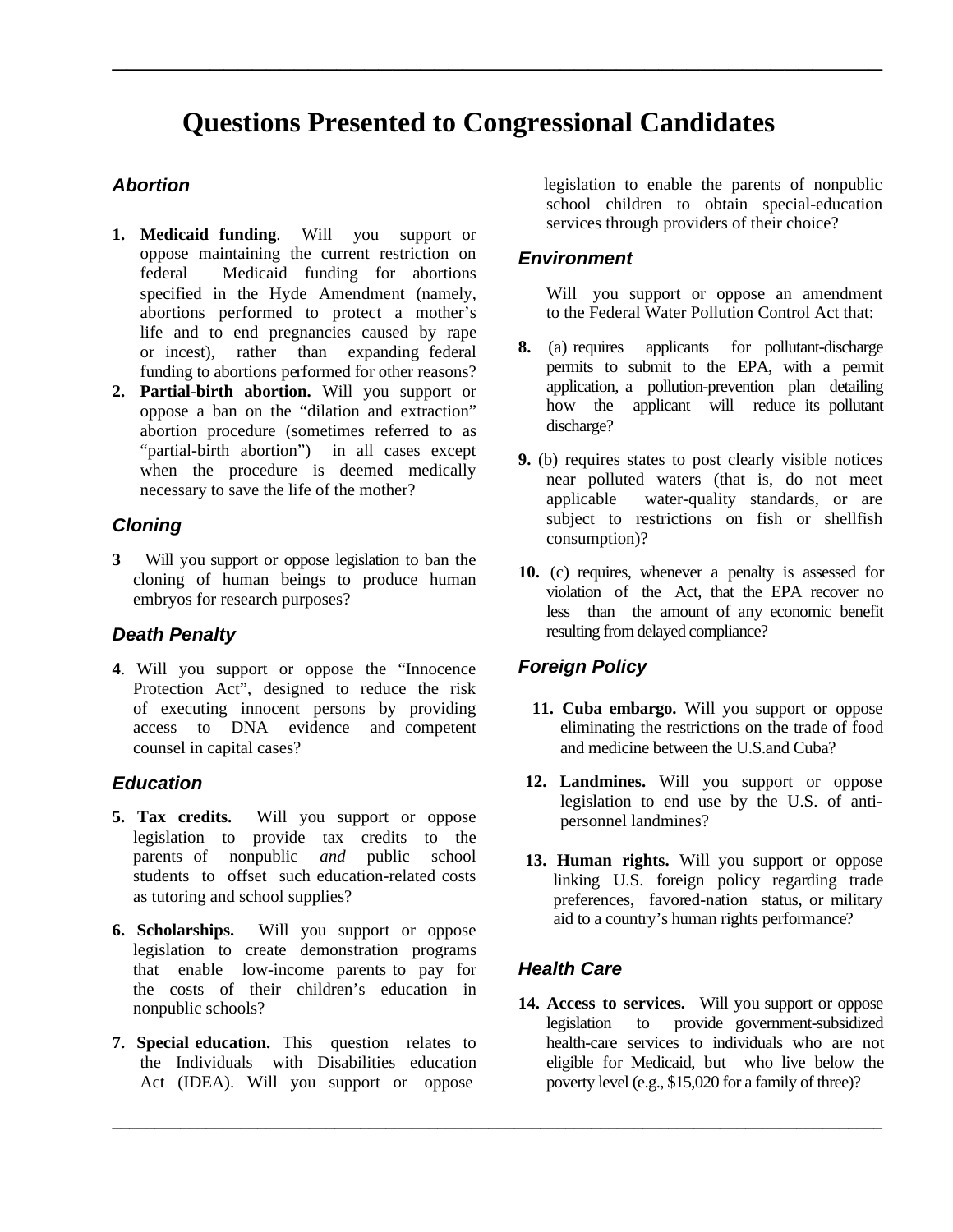**15. Access for immigrants.** Currently, low-income children and pregnant women who would be eligible for health benefits on the basis of income are denied those benefits solely because they are immigrants. Will you support or oppose permitting states the option to provide health coverage through Medicaid and state children's health insurance programs to documented immigrant children and pregnant women?

#### *Housing*

**16.** Will you support or oppose legislation to establish a national housing trust fund for the production and preservation of rental housing for low-income households?

#### *Immigration*

- **17. Legalized status for workers.** Will you support or oppose legislation to legalize the status of immigrants who have lived in the U.S. for extended periods of time, and who have worked, paid taxes, and otherwise obeyed U.S. laws during those periods?
- **18. Long-term residents.** Will you support or oppose legislation to permit long-term resident aliens who have committed minor criminal offenses (misdemeanors under U.S. criminal law) to avoid deportation if they can demonstrate rehabilitation and community ties?

#### *Minimum Wage*

**19.** Will you support or oppose legislation to raise the hourly minimum wage by \$1.50 (from \$5.15 per hour to \$6.65 per hour) by January of 2005?

#### *Religious Freedom*

**20.** Will you support or oppose legislation to protect the religious freedom of hospitals and health-care professionals to refuse to perform procedures or administer medications that violate their conscience?

#### **Welfare**

Currently, families leaving welfare are eligible to receive Transitional Medical Assistance for six months, and Food Stamps for five months. For families leaving welfare, will you support or oppose legislation to:

- **21.** (a) increase Transitional Medical Assistance eligibility to five years, with automatic eligibility (that is, no sign-up requirement) in the first year?
- **22.** (b) Increase eligibility for Food Stamps to one year?

### **Key to Answers Provided by Congressional Candidates**

**\_\_\_\_\_\_\_\_\_\_\_\_\_\_\_\_\_\_\_\_\_\_\_\_\_\_\_\_\_\_\_\_\_\_\_\_**

**KEY**:  $S =$  Support  $O =$  Oppose  $NP = No$  Position  $NR = No$  Response  $C =$  Comment

FOCUS Volume 30, Number 3 September 2002

FOCUS is published by the Michigan Catholic Conference 505 North Capitol Avenue, Lansing, Michigan 48933 http://www.micatholicconference.org/ • Staff Contact: Paul A. Long For additional free copies of this FOCUS, contact the Public Policy Division at Telephone: 517.372.9310 or FAX: 517.372.3940 **©** Michigan Catholic Conference –––––––––––––––––––––––––––––––––––––––––––––––––––––––––––––––––––––––––––––––––––––––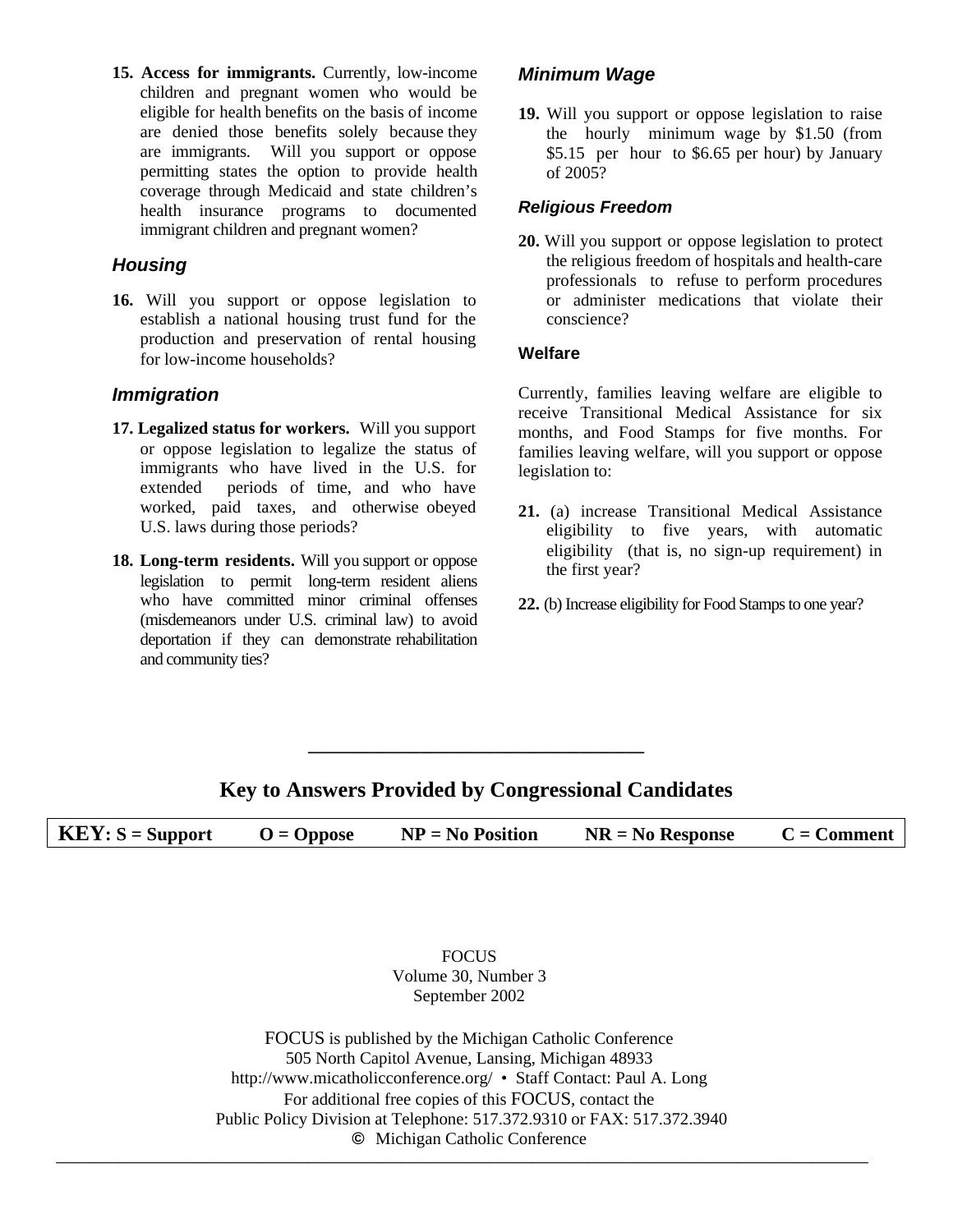| <b>Candidate</b>                                        | <b>Abortion</b><br>1 | $\mathbf{2}$   | <b>Cloning</b><br>3 | <b>Death Penalty</b><br>4                        | 5            | 6              | <b>Education</b><br>$\overline{7}$ | 8            | 9         | <b>Environment</b><br>10 |
|---------------------------------------------------------|----------------------|----------------|---------------------|--------------------------------------------------|--------------|----------------|------------------------------------|--------------|-----------|--------------------------|
| <b>U.S. Senate</b>                                      |                      |                |                     |                                                  |              |                |                                    |              |           |                          |
| R Andrew Raczkowski                                     |                      |                |                     | <b>Did Not Respond</b>                           |              |                |                                    |              |           |                          |
| D Carl Levin                                            |                      |                |                     | <b>Did Not Respond</b>                           |              |                |                                    |              |           |                          |
| <b>U.S. Congress District 1</b>                         |                      |                |                     |                                                  |              |                |                                    |              |           |                          |
| R Don Hooper                                            | S                    | S              | S                   | S                                                | S            | S              | S                                  | S            | S         | O                        |
| D Bart Stupak                                           | S                    | S              | S                   | S                                                | S            | S              | S                                  | S            | S         | S                        |
| <b>U.S. Congress District 2</b>                         |                      |                |                     |                                                  |              |                |                                    |              |           |                          |
| R Peter Hoekstra                                        | S                    | S              | S                   | S                                                | S            | S              | S                                  | ${\bf S}$    | S         | S                        |
| D Jeffrey A. Wrisley                                    | $\mathbf{O}$         | $\overline{O}$ | $\mathbf{O}$        | S                                                | S            | $\mathbf{O}$   | <b>NR</b>                          | S            | S         | S                        |
| <b>U.S. Congress District 3</b>                         |                      |                |                     |                                                  |              |                |                                    |              |           |                          |
| R Vernon Ehlers                                         | S                    | S              | S                   | S                                                | S            | S              | S                                  | S            | S         | S                        |
| D Kathryn D. Lynnes                                     |                      |                |                     | <b>Did Not Respond</b>                           |              |                |                                    |              |           |                          |
| <b>U.S. Congress District 4</b>                         |                      |                |                     |                                                  |              |                |                                    |              |           |                          |
| R Dave Camp                                             | ${\bf S}$            | ${\bf S}$      | S                   | S                                                | S            | ${\bf S}$      | S                                  | $\mathbf{O}$ | S         | $\Omega$                 |
| D Lawrence Hollenbeck                                   | S                    | S              | S                   | S                                                | $\Omega$     | $\overline{O}$ | S                                  | S            | S         | S                        |
| <b>U.S. Congress District 5</b>                         |                      |                |                     |                                                  |              |                |                                    |              |           |                          |
| R No Candidate                                          |                      |                |                     |                                                  |              |                |                                    |              |           |                          |
| D Dale Kildee                                           | S                    | S              | S                   | S                                                | NR O         |                | S                                  | S            | S         | S                        |
| <b>U.S. Congress District 6</b>                         |                      |                |                     |                                                  |              |                |                                    |              |           |                          |
| R Fred Upton                                            | S                    | S              | S                   | S                                                | S            | S              | S                                  | <b>NR</b>    | S         | <b>NR</b>                |
| D Gary C. Giguere, Jr.                                  |                      |                |                     | <b>Did Not Respond</b>                           |              |                |                                    |              |           |                          |
| <b>U.S. Congress District 7</b>                         |                      |                |                     |                                                  |              |                |                                    |              |           |                          |
| R Nick Smith                                            | S                    | S              | S                   | S                                                | S            | S              | S                                  | S            | S         | <b>NP</b>                |
| D Michael A. Simpson                                    | S                    | S              | S                   | S                                                | S            | $\overline{O}$ | S                                  | S            | S         | S                        |
| <b>U.S. Congress District 8</b>                         |                      |                |                     |                                                  |              |                |                                    |              |           |                          |
| R Mike Rogers                                           |                      |                |                     | <b>Did Not Respond</b><br><b>Did Not Respond</b> |              |                |                                    |              |           |                          |
| D Frank McAlpine                                        |                      |                |                     |                                                  |              |                |                                    |              |           |                          |
| <b>U.S. Congress District 9</b><br>R Joe Knollenberg    |                      |                |                     |                                                  |              |                |                                    |              |           |                          |
| D David Fink                                            |                      |                |                     | <b>Did Not Respond</b><br><b>Did Not Respond</b> |              |                |                                    |              |           |                          |
|                                                         |                      |                |                     |                                                  |              |                |                                    |              |           |                          |
| <b>U.S. Congress District 10</b><br>R Candice S. Miller |                      |                |                     |                                                  |              |                |                                    |              |           |                          |
| D Carl. J. Marlinga                                     | S                    | S              | S                   | S<br><b>Did Not Respond</b>                      | NP O         |                | S                                  | S            | S         | S                        |
| <b>U.S. Congress District 11</b>                        |                      |                |                     |                                                  |              |                |                                    |              |           |                          |
| R Thaddeus G. McCotter                                  |                      |                |                     |                                                  |              |                |                                    |              |           |                          |
| D Kevin Kelley                                          | S                    | S              | ${\bf S}$           | S<br><b>Did Not Respond</b>                      | S            | S              | S                                  | S            | S         | S                        |
| <b>U.S. Congress District 12</b>                        |                      |                |                     |                                                  |              |                |                                    |              |           |                          |
| R Harvey Dean                                           | S                    | S              | ${\bf S}$           | S                                                | S            | S              | S                                  | S            | S         |                          |
| D Sander Levin                                          |                      |                |                     | <b>Did Not Respond</b>                           |              |                |                                    |              |           | $\Omega$                 |
| <b>U.S. Congress District 13</b>                        |                      |                |                     |                                                  |              |                |                                    |              |           |                          |
| R No Candidate                                          |                      |                |                     |                                                  |              |                |                                    |              |           |                          |
| D Carolyn Kilpatrick                                    |                      |                |                     | <b>Did Not Respond</b>                           |              |                |                                    |              |           |                          |
| <b>U.S. Congress District 14</b>                        |                      |                |                     |                                                  |              |                |                                    |              |           |                          |
| R Dave Stone                                            | ${\bf S}$            | S              | S                   | S                                                | S            | S              | S                                  | S            | $\Omega$  | S                        |
| D John Conyers, Jr.                                     |                      |                |                     | <b>Did Not Respond</b>                           |              |                |                                    |              |           |                          |
| <b>U.S. Congress District 15</b>                        |                      |                |                     |                                                  |              |                |                                    |              |           |                          |
| R Martin Kaltenbach                                     | S                    | S              | S                   | S                                                | $\mathbf{O}$ | S              | <b>NP</b>                          | S            | ${\bf S}$ | $\Omega$                 |
| D John Dingell                                          |                      |                |                     | <b>Did Not Respond</b>                           |              |                |                                    |              |           |                          |
|                                                         |                      |                |                     |                                                  |              |                |                                    |              |           |                          |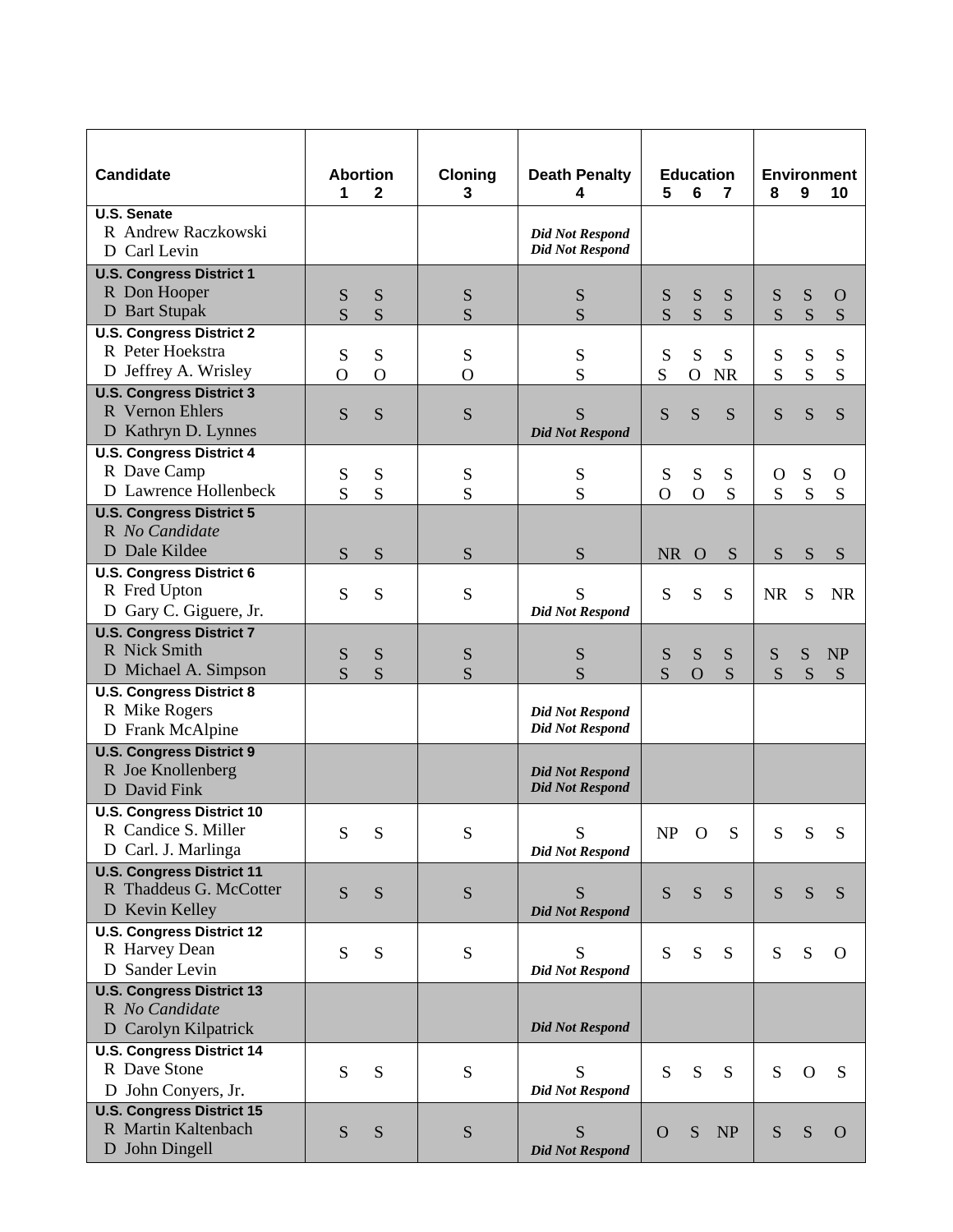| <b>U.S. Senate</b><br>R Andrew Raczkowski<br><b>Did Not Respond</b><br><b>Did Not Respond</b><br>D Carl Levin<br><b>U.S. Congress District 1</b><br>R Don Hooper<br>S<br><b>NR</b><br>S<br><b>NR</b><br><b>NR</b><br><b>NR</b><br>S<br>$\Omega$<br>$\Omega$<br>D Bart Stupak<br>S<br>S<br>S<br>S<br>S<br>S<br>S<br>S<br>S<br><b>U.S. Congress District 2</b><br>R Peter Hoekstra<br><b>NP</b><br>S<br>S<br>S<br><b>NR</b><br>S<br>${\bf S}$<br>$\Omega$<br>$\mathbf{O}$<br>D Jeffrey A. Wrisley<br>S<br>S<br>S<br>S<br>${\bf S}$<br>S<br>S<br>S<br>$\Omega$<br><b>U.S. Congress District 3</b><br>R Vernon Ehlers<br>S<br>S<br>S<br><b>NP</b><br><b>NP</b><br>S<br>S<br>S<br>$\Omega$<br>D Kathryn D. Lynnes<br><b>Did Not Respond</b><br><b>U.S. Congress District 4</b><br>R Dave Camp<br>S<br>${\bf S}$<br>S<br>${\bf S}$<br>S<br>S<br>$\mathbf{O}$<br>$\Omega$<br>$\Omega$<br>D Lawrence Hollenbeck<br>S<br>S<br>S<br>S<br>S<br>S<br>S<br>S<br>S<br><b>U.S. Congress District 5</b><br>R No Candidate<br>D Dale Kildee<br>S<br>S<br>S<br>S<br>S<br>S<br>S<br>S<br>S<br><b>U.S. Congress District 6</b><br>R Fred Upton<br>S<br>S<br><b>NR</b><br>S<br><b>NR</b><br><b>NR</b><br>S<br>$\Omega$<br>O<br>D Gary C. Giguere, Jr.<br><b>Did Not Respond</b><br><b>U.S. Congress District 7</b><br>R Nick Smith<br>S<br>NP<br>S<br>N <sub>P</sub><br>S<br>S<br>S<br>$\mathbf O$<br>$\Omega$<br>D Michael A. Simpson<br>S<br>S<br>S<br>S<br>$\overline{O}$<br>$\Omega$<br>$\Omega$<br>S<br>$\Omega$<br><b>U.S. Congress District 8</b><br>R Mike Rogers<br><b>Did Not Respond</b><br>D Frank McAlpine<br><b>Did Not Respond</b><br><b>U.S. Congress District 9</b><br>R Joe Knollenberg<br><b>Did Not Respond</b><br>D David Fink<br><b>Did Not Respond</b><br><b>U.S. Congress District 10</b><br>R Candice S. Miller<br>S<br>$\mathbf{O}$<br>$\mathbf{O}$<br>S<br>S<br>$\Omega$<br>$\overline{O}$<br>$\Omega$<br>$\mathbf O$<br>D Carl. J. Marlinga<br><b>Did Not Respond</b><br><b>U.S. Congress District 11</b><br>R Thaddeus G. McCotter<br>S<br>S<br>S<br>S<br>S<br>S<br>$\Omega$<br>$\mathbf{O}$<br>$\Omega$<br>D Kevin Kelley<br><b>Did Not Respond</b><br><b>U.S. Congress District 12</b><br>R Harvey Dean<br>S<br>${\bf S}$<br>S<br>NP<br>S<br>NP<br>S<br>S<br>$\Omega$<br>D Sander Levin<br><b>Did Not Respond</b><br><b>U.S. Congress District 13</b><br>R No Candidate<br><b>Did Not Respond</b><br>D Carolyn Kilpatrick<br><b>U.S. Congress District 14</b><br>R Dave Stone<br>${\bf S}$<br>S<br>$\mathbf{O}$<br>S<br>$\Omega$<br>S<br>$\Omega$<br>$\Omega$<br>$\Omega$<br>D John Conyers, Jr.<br><b>Did Not Respond</b><br><b>U.S. Congress District 15</b><br>R Martin Kaltenbach<br>S<br>S<br>$\mathbf{O}$<br>$\mathbf{O}$<br>$\Omega$<br>$\mathbf{O}$<br>$\Omega$<br>$\Omega$<br>$\Omega$<br>D John Dingell<br><b>Did Not Respond</b> | <b>Candidate</b> | Foreign<br><b>Policy</b><br>12<br>11<br>13 | <b>Health Care</b><br>15<br>14 | <b>Housing</b><br>16 | Immigration<br>17<br>18 | <b>Minimum</b><br>Wage<br>19 |
|-------------------------------------------------------------------------------------------------------------------------------------------------------------------------------------------------------------------------------------------------------------------------------------------------------------------------------------------------------------------------------------------------------------------------------------------------------------------------------------------------------------------------------------------------------------------------------------------------------------------------------------------------------------------------------------------------------------------------------------------------------------------------------------------------------------------------------------------------------------------------------------------------------------------------------------------------------------------------------------------------------------------------------------------------------------------------------------------------------------------------------------------------------------------------------------------------------------------------------------------------------------------------------------------------------------------------------------------------------------------------------------------------------------------------------------------------------------------------------------------------------------------------------------------------------------------------------------------------------------------------------------------------------------------------------------------------------------------------------------------------------------------------------------------------------------------------------------------------------------------------------------------------------------------------------------------------------------------------------------------------------------------------------------------------------------------------------------------------------------------------------------------------------------------------------------------------------------------------------------------------------------------------------------------------------------------------------------------------------------------------------------------------------------------------------------------------------------------------------------------------------------------------------------------------------------------------------------------------------------------------------------------------------------------------------------------------------------------------------------------------------------------------------------------------------------------------------------------------------|------------------|--------------------------------------------|--------------------------------|----------------------|-------------------------|------------------------------|
|                                                                                                                                                                                                                                                                                                                                                                                                                                                                                                                                                                                                                                                                                                                                                                                                                                                                                                                                                                                                                                                                                                                                                                                                                                                                                                                                                                                                                                                                                                                                                                                                                                                                                                                                                                                                                                                                                                                                                                                                                                                                                                                                                                                                                                                                                                                                                                                                                                                                                                                                                                                                                                                                                                                                                                                                                                                       |                  |                                            |                                |                      |                         |                              |
|                                                                                                                                                                                                                                                                                                                                                                                                                                                                                                                                                                                                                                                                                                                                                                                                                                                                                                                                                                                                                                                                                                                                                                                                                                                                                                                                                                                                                                                                                                                                                                                                                                                                                                                                                                                                                                                                                                                                                                                                                                                                                                                                                                                                                                                                                                                                                                                                                                                                                                                                                                                                                                                                                                                                                                                                                                                       |                  |                                            |                                |                      |                         |                              |
|                                                                                                                                                                                                                                                                                                                                                                                                                                                                                                                                                                                                                                                                                                                                                                                                                                                                                                                                                                                                                                                                                                                                                                                                                                                                                                                                                                                                                                                                                                                                                                                                                                                                                                                                                                                                                                                                                                                                                                                                                                                                                                                                                                                                                                                                                                                                                                                                                                                                                                                                                                                                                                                                                                                                                                                                                                                       |                  |                                            |                                |                      |                         |                              |
|                                                                                                                                                                                                                                                                                                                                                                                                                                                                                                                                                                                                                                                                                                                                                                                                                                                                                                                                                                                                                                                                                                                                                                                                                                                                                                                                                                                                                                                                                                                                                                                                                                                                                                                                                                                                                                                                                                                                                                                                                                                                                                                                                                                                                                                                                                                                                                                                                                                                                                                                                                                                                                                                                                                                                                                                                                                       |                  |                                            |                                |                      |                         |                              |
|                                                                                                                                                                                                                                                                                                                                                                                                                                                                                                                                                                                                                                                                                                                                                                                                                                                                                                                                                                                                                                                                                                                                                                                                                                                                                                                                                                                                                                                                                                                                                                                                                                                                                                                                                                                                                                                                                                                                                                                                                                                                                                                                                                                                                                                                                                                                                                                                                                                                                                                                                                                                                                                                                                                                                                                                                                                       |                  |                                            |                                |                      |                         |                              |
|                                                                                                                                                                                                                                                                                                                                                                                                                                                                                                                                                                                                                                                                                                                                                                                                                                                                                                                                                                                                                                                                                                                                                                                                                                                                                                                                                                                                                                                                                                                                                                                                                                                                                                                                                                                                                                                                                                                                                                                                                                                                                                                                                                                                                                                                                                                                                                                                                                                                                                                                                                                                                                                                                                                                                                                                                                                       |                  |                                            |                                |                      |                         |                              |
|                                                                                                                                                                                                                                                                                                                                                                                                                                                                                                                                                                                                                                                                                                                                                                                                                                                                                                                                                                                                                                                                                                                                                                                                                                                                                                                                                                                                                                                                                                                                                                                                                                                                                                                                                                                                                                                                                                                                                                                                                                                                                                                                                                                                                                                                                                                                                                                                                                                                                                                                                                                                                                                                                                                                                                                                                                                       |                  |                                            |                                |                      |                         |                              |
|                                                                                                                                                                                                                                                                                                                                                                                                                                                                                                                                                                                                                                                                                                                                                                                                                                                                                                                                                                                                                                                                                                                                                                                                                                                                                                                                                                                                                                                                                                                                                                                                                                                                                                                                                                                                                                                                                                                                                                                                                                                                                                                                                                                                                                                                                                                                                                                                                                                                                                                                                                                                                                                                                                                                                                                                                                                       |                  |                                            |                                |                      |                         |                              |
|                                                                                                                                                                                                                                                                                                                                                                                                                                                                                                                                                                                                                                                                                                                                                                                                                                                                                                                                                                                                                                                                                                                                                                                                                                                                                                                                                                                                                                                                                                                                                                                                                                                                                                                                                                                                                                                                                                                                                                                                                                                                                                                                                                                                                                                                                                                                                                                                                                                                                                                                                                                                                                                                                                                                                                                                                                                       |                  |                                            |                                |                      |                         |                              |
|                                                                                                                                                                                                                                                                                                                                                                                                                                                                                                                                                                                                                                                                                                                                                                                                                                                                                                                                                                                                                                                                                                                                                                                                                                                                                                                                                                                                                                                                                                                                                                                                                                                                                                                                                                                                                                                                                                                                                                                                                                                                                                                                                                                                                                                                                                                                                                                                                                                                                                                                                                                                                                                                                                                                                                                                                                                       |                  |                                            |                                |                      |                         |                              |
|                                                                                                                                                                                                                                                                                                                                                                                                                                                                                                                                                                                                                                                                                                                                                                                                                                                                                                                                                                                                                                                                                                                                                                                                                                                                                                                                                                                                                                                                                                                                                                                                                                                                                                                                                                                                                                                                                                                                                                                                                                                                                                                                                                                                                                                                                                                                                                                                                                                                                                                                                                                                                                                                                                                                                                                                                                                       |                  |                                            |                                |                      |                         |                              |
|                                                                                                                                                                                                                                                                                                                                                                                                                                                                                                                                                                                                                                                                                                                                                                                                                                                                                                                                                                                                                                                                                                                                                                                                                                                                                                                                                                                                                                                                                                                                                                                                                                                                                                                                                                                                                                                                                                                                                                                                                                                                                                                                                                                                                                                                                                                                                                                                                                                                                                                                                                                                                                                                                                                                                                                                                                                       |                  |                                            |                                |                      |                         |                              |
|                                                                                                                                                                                                                                                                                                                                                                                                                                                                                                                                                                                                                                                                                                                                                                                                                                                                                                                                                                                                                                                                                                                                                                                                                                                                                                                                                                                                                                                                                                                                                                                                                                                                                                                                                                                                                                                                                                                                                                                                                                                                                                                                                                                                                                                                                                                                                                                                                                                                                                                                                                                                                                                                                                                                                                                                                                                       |                  |                                            |                                |                      |                         |                              |
|                                                                                                                                                                                                                                                                                                                                                                                                                                                                                                                                                                                                                                                                                                                                                                                                                                                                                                                                                                                                                                                                                                                                                                                                                                                                                                                                                                                                                                                                                                                                                                                                                                                                                                                                                                                                                                                                                                                                                                                                                                                                                                                                                                                                                                                                                                                                                                                                                                                                                                                                                                                                                                                                                                                                                                                                                                                       |                  |                                            |                                |                      |                         |                              |
|                                                                                                                                                                                                                                                                                                                                                                                                                                                                                                                                                                                                                                                                                                                                                                                                                                                                                                                                                                                                                                                                                                                                                                                                                                                                                                                                                                                                                                                                                                                                                                                                                                                                                                                                                                                                                                                                                                                                                                                                                                                                                                                                                                                                                                                                                                                                                                                                                                                                                                                                                                                                                                                                                                                                                                                                                                                       |                  |                                            |                                |                      |                         |                              |
|                                                                                                                                                                                                                                                                                                                                                                                                                                                                                                                                                                                                                                                                                                                                                                                                                                                                                                                                                                                                                                                                                                                                                                                                                                                                                                                                                                                                                                                                                                                                                                                                                                                                                                                                                                                                                                                                                                                                                                                                                                                                                                                                                                                                                                                                                                                                                                                                                                                                                                                                                                                                                                                                                                                                                                                                                                                       |                  |                                            |                                |                      |                         |                              |
|                                                                                                                                                                                                                                                                                                                                                                                                                                                                                                                                                                                                                                                                                                                                                                                                                                                                                                                                                                                                                                                                                                                                                                                                                                                                                                                                                                                                                                                                                                                                                                                                                                                                                                                                                                                                                                                                                                                                                                                                                                                                                                                                                                                                                                                                                                                                                                                                                                                                                                                                                                                                                                                                                                                                                                                                                                                       |                  |                                            |                                |                      |                         |                              |
|                                                                                                                                                                                                                                                                                                                                                                                                                                                                                                                                                                                                                                                                                                                                                                                                                                                                                                                                                                                                                                                                                                                                                                                                                                                                                                                                                                                                                                                                                                                                                                                                                                                                                                                                                                                                                                                                                                                                                                                                                                                                                                                                                                                                                                                                                                                                                                                                                                                                                                                                                                                                                                                                                                                                                                                                                                                       |                  |                                            |                                |                      |                         |                              |
|                                                                                                                                                                                                                                                                                                                                                                                                                                                                                                                                                                                                                                                                                                                                                                                                                                                                                                                                                                                                                                                                                                                                                                                                                                                                                                                                                                                                                                                                                                                                                                                                                                                                                                                                                                                                                                                                                                                                                                                                                                                                                                                                                                                                                                                                                                                                                                                                                                                                                                                                                                                                                                                                                                                                                                                                                                                       |                  |                                            |                                |                      |                         |                              |
|                                                                                                                                                                                                                                                                                                                                                                                                                                                                                                                                                                                                                                                                                                                                                                                                                                                                                                                                                                                                                                                                                                                                                                                                                                                                                                                                                                                                                                                                                                                                                                                                                                                                                                                                                                                                                                                                                                                                                                                                                                                                                                                                                                                                                                                                                                                                                                                                                                                                                                                                                                                                                                                                                                                                                                                                                                                       |                  |                                            |                                |                      |                         |                              |
|                                                                                                                                                                                                                                                                                                                                                                                                                                                                                                                                                                                                                                                                                                                                                                                                                                                                                                                                                                                                                                                                                                                                                                                                                                                                                                                                                                                                                                                                                                                                                                                                                                                                                                                                                                                                                                                                                                                                                                                                                                                                                                                                                                                                                                                                                                                                                                                                                                                                                                                                                                                                                                                                                                                                                                                                                                                       |                  |                                            |                                |                      |                         |                              |
|                                                                                                                                                                                                                                                                                                                                                                                                                                                                                                                                                                                                                                                                                                                                                                                                                                                                                                                                                                                                                                                                                                                                                                                                                                                                                                                                                                                                                                                                                                                                                                                                                                                                                                                                                                                                                                                                                                                                                                                                                                                                                                                                                                                                                                                                                                                                                                                                                                                                                                                                                                                                                                                                                                                                                                                                                                                       |                  |                                            |                                |                      |                         |                              |
|                                                                                                                                                                                                                                                                                                                                                                                                                                                                                                                                                                                                                                                                                                                                                                                                                                                                                                                                                                                                                                                                                                                                                                                                                                                                                                                                                                                                                                                                                                                                                                                                                                                                                                                                                                                                                                                                                                                                                                                                                                                                                                                                                                                                                                                                                                                                                                                                                                                                                                                                                                                                                                                                                                                                                                                                                                                       |                  |                                            |                                |                      |                         |                              |
|                                                                                                                                                                                                                                                                                                                                                                                                                                                                                                                                                                                                                                                                                                                                                                                                                                                                                                                                                                                                                                                                                                                                                                                                                                                                                                                                                                                                                                                                                                                                                                                                                                                                                                                                                                                                                                                                                                                                                                                                                                                                                                                                                                                                                                                                                                                                                                                                                                                                                                                                                                                                                                                                                                                                                                                                                                                       |                  |                                            |                                |                      |                         |                              |
|                                                                                                                                                                                                                                                                                                                                                                                                                                                                                                                                                                                                                                                                                                                                                                                                                                                                                                                                                                                                                                                                                                                                                                                                                                                                                                                                                                                                                                                                                                                                                                                                                                                                                                                                                                                                                                                                                                                                                                                                                                                                                                                                                                                                                                                                                                                                                                                                                                                                                                                                                                                                                                                                                                                                                                                                                                                       |                  |                                            |                                |                      |                         |                              |
|                                                                                                                                                                                                                                                                                                                                                                                                                                                                                                                                                                                                                                                                                                                                                                                                                                                                                                                                                                                                                                                                                                                                                                                                                                                                                                                                                                                                                                                                                                                                                                                                                                                                                                                                                                                                                                                                                                                                                                                                                                                                                                                                                                                                                                                                                                                                                                                                                                                                                                                                                                                                                                                                                                                                                                                                                                                       |                  |                                            |                                |                      |                         |                              |
|                                                                                                                                                                                                                                                                                                                                                                                                                                                                                                                                                                                                                                                                                                                                                                                                                                                                                                                                                                                                                                                                                                                                                                                                                                                                                                                                                                                                                                                                                                                                                                                                                                                                                                                                                                                                                                                                                                                                                                                                                                                                                                                                                                                                                                                                                                                                                                                                                                                                                                                                                                                                                                                                                                                                                                                                                                                       |                  |                                            |                                |                      |                         |                              |
|                                                                                                                                                                                                                                                                                                                                                                                                                                                                                                                                                                                                                                                                                                                                                                                                                                                                                                                                                                                                                                                                                                                                                                                                                                                                                                                                                                                                                                                                                                                                                                                                                                                                                                                                                                                                                                                                                                                                                                                                                                                                                                                                                                                                                                                                                                                                                                                                                                                                                                                                                                                                                                                                                                                                                                                                                                                       |                  |                                            |                                |                      |                         |                              |
|                                                                                                                                                                                                                                                                                                                                                                                                                                                                                                                                                                                                                                                                                                                                                                                                                                                                                                                                                                                                                                                                                                                                                                                                                                                                                                                                                                                                                                                                                                                                                                                                                                                                                                                                                                                                                                                                                                                                                                                                                                                                                                                                                                                                                                                                                                                                                                                                                                                                                                                                                                                                                                                                                                                                                                                                                                                       |                  |                                            |                                |                      |                         |                              |
|                                                                                                                                                                                                                                                                                                                                                                                                                                                                                                                                                                                                                                                                                                                                                                                                                                                                                                                                                                                                                                                                                                                                                                                                                                                                                                                                                                                                                                                                                                                                                                                                                                                                                                                                                                                                                                                                                                                                                                                                                                                                                                                                                                                                                                                                                                                                                                                                                                                                                                                                                                                                                                                                                                                                                                                                                                                       |                  |                                            |                                |                      |                         |                              |
|                                                                                                                                                                                                                                                                                                                                                                                                                                                                                                                                                                                                                                                                                                                                                                                                                                                                                                                                                                                                                                                                                                                                                                                                                                                                                                                                                                                                                                                                                                                                                                                                                                                                                                                                                                                                                                                                                                                                                                                                                                                                                                                                                                                                                                                                                                                                                                                                                                                                                                                                                                                                                                                                                                                                                                                                                                                       |                  |                                            |                                |                      |                         |                              |
|                                                                                                                                                                                                                                                                                                                                                                                                                                                                                                                                                                                                                                                                                                                                                                                                                                                                                                                                                                                                                                                                                                                                                                                                                                                                                                                                                                                                                                                                                                                                                                                                                                                                                                                                                                                                                                                                                                                                                                                                                                                                                                                                                                                                                                                                                                                                                                                                                                                                                                                                                                                                                                                                                                                                                                                                                                                       |                  |                                            |                                |                      |                         |                              |
|                                                                                                                                                                                                                                                                                                                                                                                                                                                                                                                                                                                                                                                                                                                                                                                                                                                                                                                                                                                                                                                                                                                                                                                                                                                                                                                                                                                                                                                                                                                                                                                                                                                                                                                                                                                                                                                                                                                                                                                                                                                                                                                                                                                                                                                                                                                                                                                                                                                                                                                                                                                                                                                                                                                                                                                                                                                       |                  |                                            |                                |                      |                         |                              |
|                                                                                                                                                                                                                                                                                                                                                                                                                                                                                                                                                                                                                                                                                                                                                                                                                                                                                                                                                                                                                                                                                                                                                                                                                                                                                                                                                                                                                                                                                                                                                                                                                                                                                                                                                                                                                                                                                                                                                                                                                                                                                                                                                                                                                                                                                                                                                                                                                                                                                                                                                                                                                                                                                                                                                                                                                                                       |                  |                                            |                                |                      |                         |                              |
|                                                                                                                                                                                                                                                                                                                                                                                                                                                                                                                                                                                                                                                                                                                                                                                                                                                                                                                                                                                                                                                                                                                                                                                                                                                                                                                                                                                                                                                                                                                                                                                                                                                                                                                                                                                                                                                                                                                                                                                                                                                                                                                                                                                                                                                                                                                                                                                                                                                                                                                                                                                                                                                                                                                                                                                                                                                       |                  |                                            |                                |                      |                         |                              |
|                                                                                                                                                                                                                                                                                                                                                                                                                                                                                                                                                                                                                                                                                                                                                                                                                                                                                                                                                                                                                                                                                                                                                                                                                                                                                                                                                                                                                                                                                                                                                                                                                                                                                                                                                                                                                                                                                                                                                                                                                                                                                                                                                                                                                                                                                                                                                                                                                                                                                                                                                                                                                                                                                                                                                                                                                                                       |                  |                                            |                                |                      |                         |                              |
|                                                                                                                                                                                                                                                                                                                                                                                                                                                                                                                                                                                                                                                                                                                                                                                                                                                                                                                                                                                                                                                                                                                                                                                                                                                                                                                                                                                                                                                                                                                                                                                                                                                                                                                                                                                                                                                                                                                                                                                                                                                                                                                                                                                                                                                                                                                                                                                                                                                                                                                                                                                                                                                                                                                                                                                                                                                       |                  |                                            |                                |                      |                         |                              |
|                                                                                                                                                                                                                                                                                                                                                                                                                                                                                                                                                                                                                                                                                                                                                                                                                                                                                                                                                                                                                                                                                                                                                                                                                                                                                                                                                                                                                                                                                                                                                                                                                                                                                                                                                                                                                                                                                                                                                                                                                                                                                                                                                                                                                                                                                                                                                                                                                                                                                                                                                                                                                                                                                                                                                                                                                                                       |                  |                                            |                                |                      |                         |                              |
|                                                                                                                                                                                                                                                                                                                                                                                                                                                                                                                                                                                                                                                                                                                                                                                                                                                                                                                                                                                                                                                                                                                                                                                                                                                                                                                                                                                                                                                                                                                                                                                                                                                                                                                                                                                                                                                                                                                                                                                                                                                                                                                                                                                                                                                                                                                                                                                                                                                                                                                                                                                                                                                                                                                                                                                                                                                       |                  |                                            |                                |                      |                         |                              |
|                                                                                                                                                                                                                                                                                                                                                                                                                                                                                                                                                                                                                                                                                                                                                                                                                                                                                                                                                                                                                                                                                                                                                                                                                                                                                                                                                                                                                                                                                                                                                                                                                                                                                                                                                                                                                                                                                                                                                                                                                                                                                                                                                                                                                                                                                                                                                                                                                                                                                                                                                                                                                                                                                                                                                                                                                                                       |                  |                                            |                                |                      |                         |                              |
|                                                                                                                                                                                                                                                                                                                                                                                                                                                                                                                                                                                                                                                                                                                                                                                                                                                                                                                                                                                                                                                                                                                                                                                                                                                                                                                                                                                                                                                                                                                                                                                                                                                                                                                                                                                                                                                                                                                                                                                                                                                                                                                                                                                                                                                                                                                                                                                                                                                                                                                                                                                                                                                                                                                                                                                                                                                       |                  |                                            |                                |                      |                         |                              |
|                                                                                                                                                                                                                                                                                                                                                                                                                                                                                                                                                                                                                                                                                                                                                                                                                                                                                                                                                                                                                                                                                                                                                                                                                                                                                                                                                                                                                                                                                                                                                                                                                                                                                                                                                                                                                                                                                                                                                                                                                                                                                                                                                                                                                                                                                                                                                                                                                                                                                                                                                                                                                                                                                                                                                                                                                                                       |                  |                                            |                                |                      |                         |                              |
|                                                                                                                                                                                                                                                                                                                                                                                                                                                                                                                                                                                                                                                                                                                                                                                                                                                                                                                                                                                                                                                                                                                                                                                                                                                                                                                                                                                                                                                                                                                                                                                                                                                                                                                                                                                                                                                                                                                                                                                                                                                                                                                                                                                                                                                                                                                                                                                                                                                                                                                                                                                                                                                                                                                                                                                                                                                       |                  |                                            |                                |                      |                         |                              |
|                                                                                                                                                                                                                                                                                                                                                                                                                                                                                                                                                                                                                                                                                                                                                                                                                                                                                                                                                                                                                                                                                                                                                                                                                                                                                                                                                                                                                                                                                                                                                                                                                                                                                                                                                                                                                                                                                                                                                                                                                                                                                                                                                                                                                                                                                                                                                                                                                                                                                                                                                                                                                                                                                                                                                                                                                                                       |                  |                                            |                                |                      |                         |                              |
|                                                                                                                                                                                                                                                                                                                                                                                                                                                                                                                                                                                                                                                                                                                                                                                                                                                                                                                                                                                                                                                                                                                                                                                                                                                                                                                                                                                                                                                                                                                                                                                                                                                                                                                                                                                                                                                                                                                                                                                                                                                                                                                                                                                                                                                                                                                                                                                                                                                                                                                                                                                                                                                                                                                                                                                                                                                       |                  |                                            |                                |                      |                         |                              |
|                                                                                                                                                                                                                                                                                                                                                                                                                                                                                                                                                                                                                                                                                                                                                                                                                                                                                                                                                                                                                                                                                                                                                                                                                                                                                                                                                                                                                                                                                                                                                                                                                                                                                                                                                                                                                                                                                                                                                                                                                                                                                                                                                                                                                                                                                                                                                                                                                                                                                                                                                                                                                                                                                                                                                                                                                                                       |                  |                                            |                                |                      |                         |                              |
|                                                                                                                                                                                                                                                                                                                                                                                                                                                                                                                                                                                                                                                                                                                                                                                                                                                                                                                                                                                                                                                                                                                                                                                                                                                                                                                                                                                                                                                                                                                                                                                                                                                                                                                                                                                                                                                                                                                                                                                                                                                                                                                                                                                                                                                                                                                                                                                                                                                                                                                                                                                                                                                                                                                                                                                                                                                       |                  |                                            |                                |                      |                         |                              |